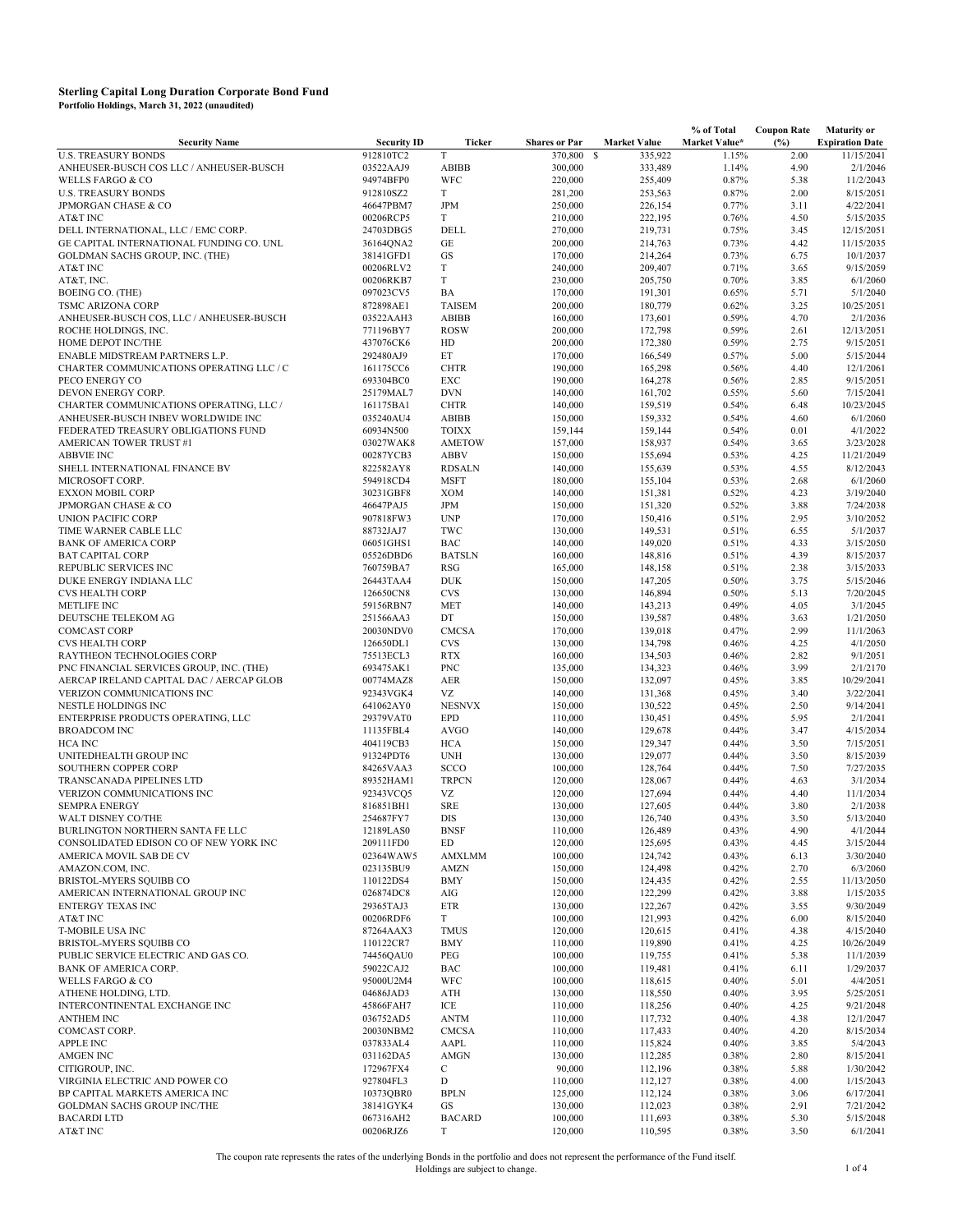|                                                        |                        |                             |                      |                     | % of Total     | <b>Coupon Rate</b> | <b>Maturity or</b>      |
|--------------------------------------------------------|------------------------|-----------------------------|----------------------|---------------------|----------------|--------------------|-------------------------|
| <b>Security Name</b>                                   | <b>Security ID</b>     | Ticker                      | <b>Shares or Par</b> | <b>Market Value</b> | Market Value*  | (%)                | <b>Expiration Date</b>  |
| <b>VIACOMCBS INC</b>                                   | 925524AX8              | PARA                        | 90,000               | 110,086             | 0.38%          | 6.88               | 4/30/2036               |
| <b>BANK OF AMERICA CORP</b>                            | 06051GJE0              | <b>BAC</b>                  | 130,000              | 109,392             | 0.37%          | 2.68               | 6/19/2041               |
| <b>CVS HEALTH CORP</b>                                 | 126650CY4              | <b>CVS</b>                  | 100,000              | 109,372             | 0.37%          | 4.78               | 3/25/2038               |
| PHILIP MORRIS INTERNATIONAL INC<br><b>COMCAST CORP</b> | 718172AM1<br>20030NDL2 | PM<br><b>CMCSA</b>          | 110,000              | 109,046<br>108,234  | 0.37%<br>0.37% | 4.38<br>2.80       | 11/15/2041<br>1/15/2051 |
| JPMORGAN CHASE & CO.                                   | 46647PAA4              | <b>JPM</b>                  | 130,000<br>100,000   | 106,814             | 0.36%          | 4.26               | 2/22/2048               |
| <b>COMCAST CORP</b>                                    | 20030NCY5              | <b>CMCSA</b>                | 110,000              | 104,362             | 0.36%          | 3.25               | 11/1/2039               |
| AMAZON.COM INC                                         | 023135AP1              | <b>AMZN</b>                 | 90,000               | 103,443             | 0.35%          | 4.80               | 12/5/2034               |
| SOUTH CAROLINA ELECTRIC & GAS CO                       | 837004BX7              | D                           | 90,000               | 103,433             | 0.35%          | 5.30               | 5/15/2033               |
| ENTERPRISE PRODUCTS OPERATING LLC                      | 29379VCB7              | <b>EPD</b>                  | 120,000              | 102,338             | 0.35%          | 3.30               | 2/15/2053               |
| XCEL ENERGY, INC.                                      | 98389BAX8              | <b>XEL</b>                  | 110,000              | 102,030             | 0.35%          | 3.50               | 12/1/2049               |
| <b>BANK OF AMERICA CORP</b>                            | 06051GJW0              | <b>BAC</b>                  | 110,000              | 101,936             | 0.35%          | 3.31               | 4/22/2042               |
| APPALACHIAN POWER CO                                   | 037735CE5              | AEP                         | 90,000               | 101,899             | 0.35%          | 5.80               | 10/1/2035               |
| SOUTHERN CO GAS CAPITAL CORP                           | 8426EPAE8              | SO                          | 120,000              | 101,612             | 0.35%          | 3.15               | 9/30/2051               |
| MORGAN STANLEY                                         | 61772BAC7              | MS                          | 110,000              | 101,292             | 0.35%          | 3.22               | 4/22/2042               |
| NATIONWIDE MUTUAL INSURANCE CO.                        | 638671AN7              | <b>NATMUT</b>               | 100,000              | 99,439              | 0.34%          | 4.35               | 4/30/2050               |
| <b>BOEING CO/THE</b>                                   | 097023CK9              | BA                          | 110,000              | 99,204              | 0.34%          | 3.90               | 5/1/2049                |
| ENERGY TRANSFER PARTNERS LP                            | 29273RAJ8              | ET                          | 80,000               | 98,657              | 0.34%          | 7.50               | 7/1/2038                |
| HARRIS CORP.                                           | 413875AS4              | <b>LHX</b>                  | 90,000               | 97,776              | 0.33%          | 4.85               | 4/27/2035               |
| RAYTHEON TECHNOLOGIES CORP                             | 913017CW7              | <b>RTX</b>                  | 90,000               | 97,690              | 0.33%          | 4.45               | 11/16/2038              |
| ORACLE CORP                                            | 68389XBJ3              | ORCL                        | 110,000              | 97,561              | 0.33%          | 4.00               | 7/15/2046               |
| ENTERPRISE PRODUCTS OPERATING LLC                      | 29379VAG8              | <b>EPD</b>                  | 80,000               | 96,518              | 0.33%          | 6.13               | 10/15/2039              |
| DUKE ENERGY CAROLINAS LLC                              | 26442CAA2              | <b>DUK</b>                  | 80,000               | 94,811              | 0.32%          | 6.10               | 6/1/2037                |
| <b>APPLE INC</b>                                       | 037833EG1              | AAPL                        | 110,000              | 94,512              | 0.32%          | 2.80               | 2/8/2061                |
| <b>FEDEX CORP</b>                                      | 31428XBG0              | <b>FDX</b>                  | 90,000               | 94,186              | 0.32%          | 4.55<br>4.70       | 4/1/2046<br>6/15/2044   |
| PLAINS ALL AMERICAN PIPELINE LP / PAA FI               | 72650RBE1<br>26884TAE2 | PAA<br><b>ENTERP</b>        | 100,000<br>80,000    | 93,922<br>93,909    | 0.32%          | 5.63               | 3/15/2042               |
| ERAC USA FINANCE, LLC<br>COCA-COLA CO/THE              | 191216CX6              | KO                          | 110,000              | 93,904              | 0.32%<br>0.32% | 2.60               | 6/1/2050                |
| <b>COMCAST CORP</b>                                    | 20030NBU4              | <b>CMCSA</b>                | 100,000              | 93,829              | 0.32%          | 3.40               | 7/15/2046               |
| KANSAS CITY SOUTHERN/OLD                               | 485170BE3              | <b>KSU</b>                  | 100,000              | 93,341              | 0.32%          | 3.50               | 5/1/2050                |
| SAN DIEGO GAS & ELECTRIC CO                            | 797440BX1              | <b>SRE</b>                  | 90,000               | 93,083              | 0.32%          | 4.10               | 6/15/2049               |
| <b>ENERGY TRANSFER LP</b>                              | 86765BAQ2              | ET                          | 90,000               | 92,695              | 0.32%          | 5.35               | 5/15/2045               |
| UNITEDHEALTH GROUP INC                                 | 91324PDV1              | <b>UNH</b>                  | 90,000               | 92,633              | 0.32%          | 3.88               | 8/15/2059               |
| DUPONT DE NEMOURS INC                                  | 26078JAE0              | DD                          | 80,000               | 91,958              | 0.31%          | 5.32               | 11/15/2038              |
| UNITED PARCEL SERVICE INC                              | 911312BW5              | <b>UPS</b>                  | 70,000               | 91,482              | 0.31%          | 5.30               | 4/1/2050                |
| HOME DEPOT INC/THE                                     | 437076BZ4              | HD                          | 100,000              | 91,370              | 0.31%          | 3.13               | 12/15/2049              |
| MORGAN STANLEY                                         | 61744YAL2              | MS                          | 90,000               | 90,817              | 0.31%          | 3.97               | 7/22/2038               |
| NEWMONT CORP                                           | 651639AP1              | <b>NEM</b>                  | 80,000               | 90,190              | 0.31%          | 4.88               | 3/15/2042               |
| NIKE INC                                               | 654106AM5              | NKE                         | 90,000               | 89,382              | 0.30%          | 3.38               | 3/27/2050               |
| LOWE'S COS INC                                         | 548661DV6              | LOW                         | 80,000               | 89,213              | 0.30%          | 5.00               | 4/15/2040               |
| <b>MCDONALD'S CORP</b>                                 | 58013MFA7              | <b>MCD</b>                  | 80,000               | 89,030              | 0.30%          | 4.88               | 12/9/2045               |
| <b>WALMART INC</b>                                     | 931142EU3              | <b>WMT</b>                  | 100,000              | 88,918              | 0.30%          | 2.50               | 9/22/2041               |
| LYB INTERNATIONAL FINANCE III, LLC                     | 50249AAD5              | <b>LYB</b>                  | 90,000               | 88,842              | 0.30%          | 4.20               | 5/1/2050                |
| COMCAST CORP.                                          | 20030NCL3              | <b>CMCSA</b>                | 80,000               | 88,474              | 0.30%          | 4.60               | 10/15/2038              |
| CHARTER COMMUNICATIONS OPERATING LLC / C               | 161175CG7              | <b>CHTR</b>                 | 110,000              | 88,288              | 0.30%          | 3.95               | 6/30/2062               |
| WALT DISNEY CO. (THE)                                  | 254687DZ6              | <b>DIS</b>                  | 70,000               | 88,194              | 0.30%          | 6.20               | 12/15/2034              |
| AT&T, INC.<br><b>FEDEX CORP</b>                        | 00206RLJ9<br>31428XBB1 | T<br><b>FDX</b>             | 100,000<br>90,000    | 88,144<br>87,784    | 0.30%<br>0.30% | 3.55<br>4.10       | 9/15/2055<br>2/1/2045   |
| FORD MOTOR CO                                          | 345370CS7              | F                           | 90,000               | 87,354              | 0.30%          | 5.29               | 12/8/2046               |
| <b>VODAFONE GROUP PLC</b>                              | 92857WBL3              | <b>VOD</b>                  | 80,000               | 87,233              | 0.30%          | 5.00               | 5/30/2038               |
| CHENIERE CORPUS CHRISTI HOLDINGS LLC                   | 16412XAK1              | <b>CHCOCH</b>               | 100,000              | 87,072              | 0.30%          | 2.74               | 12/31/2039              |
| TECK RESOURCES, LTD.                                   | 878742AS4              | <b>TCKBCN</b>               | 75,000               | 86,079              | 0.29%          | 6.00               | 8/15/2040               |
| <b>T-MOBILE USA INC</b>                                | 87264ABY0              | <b>TMUS</b>                 | 100,000              | 85,834              | 0.29%          | 3.60               | 11/15/2060              |
| <b>CSX CORP</b>                                        | 126408GH0              | <b>CSX</b>                  | 70,000               | 85,729              | 0.29%          | 6.00               | 10/1/2036               |
| VERIZON COMMUNICATIONS INC                             | 92343VFT6              | VZ                          | 100,000              | 85,153              | 0.29%          | 2.65               | 11/20/2040              |
| WALT DISNEY CO/THE                                     | 254687FM3              | <b>DIS</b>                  | 100,000              | 85,038              | 0.29%          | 2.75               | 9/1/2049                |
| VERIZON COMMUNICATIONS INC                             | 92343VGB4              | VZ                          | 90,000               | 84,759              | 0.29%          | 3.55               | 3/22/2051               |
| MASSACHUSETTS ELECTRIC CO                              | 575634AS9              | NGGLN                       | 70,000               | 84,728              | 0.29%          | 5.90               | 11/15/2039              |
| BRISTOL-MYERS SQUIBB CO                                | 110122DR6              | <b>BMY</b>                  | 100,000              | 84,474              | 0.29%          | 2.35               | 11/13/2040              |
| WILLIAMS PARTNERS L.P.                                 | 96950FAF1              | <b>WMB</b>                  | 70,000               | 84,457              | 0.29%          | 6.30               | 4/15/2040               |
| <b>APPLE INC</b>                                       | 037833CD0              | AAPL                        | 80,000               | 84,425              | 0.29%          | 3.85               | 8/4/2046                |
| FLORIDA POWER & LIGHT CO                               | 341081FF9              | <b>NEE</b>                  | 80,000               | 84,276              | 0.29%          | 4.13               | 2/1/2042                |
| DEERE & CO                                             | 244199BF1              | DE                          | 80,000               | 83,968              | 0.29%          | 3.90               | 6/9/2042                |
| <b>STARBUCKS CORP</b>                                  | 855244BA6              | <b>SBUX</b>                 | 90,000               | 83,578              | 0.29%          | 3.50               | 11/15/2050              |
| AMAZON.COM INC                                         | 023135BT2              | <b>AMZN</b>                 | 100,000              | 83,434              | 0.28%          | 2.50               | 6/3/2050                |
| VIACOMCBS, INC.                                        | 92556HAC1              | PARA                        | 80,000               | 83,367              | 0.28%          | 4.95               | 5/19/2050               |
| DOW CHEMICAL CO. (THE)                                 | 260543CG6              | <b>DOW</b>                  | 80,000               | 83,253              | 0.28%          | 4.38               | 11/15/2042              |
| HESS CORP.                                             | 42809HAH0              | <b>HES</b>                  | 70,000               | 83,247              | 0.28%          | 5.80               | 4/1/2047                |
| DISCOVERY COMMUNICATIONS, LLC<br><b>STATOIL ASA</b>    | 25470DAT6<br>85771PAC6 | <b>DISCA</b><br><b>EQNR</b> | 80,000<br>70,000     | 83,180<br>82,797    | 0.28%<br>0.28% | 5.20<br>5.10       | 9/20/2047<br>8/17/2040  |
| <b>ECOLAB INC</b>                                      | 278865BJ8              | <b>ECL</b>                  | 100,000              | 82,637              | 0.28%          | 2.75               | 8/18/2055               |
| <b>NUCOR CORP</b>                                      | 670346AU9              | <b>NUE</b>                  | 100,000              | 82,569              | 0.28%          | 2.98               | 12/15/2055              |
| UNION ELECTRIC CO                                      | 906548CQ3              | AEE                         | 90,000               | 82,544              | 0.28%          | 3.25               | 10/1/2049               |
| <b>ATMOS ENERGY CORP</b>                               | 049560AM7              | <b>ATO</b>                  | 80,000               | 82,119              | 0.28%          | 4.13               | 10/15/2044              |
| DOMINION ENERGY INC                                    | 25746UDK2              | D                           | 90,000               | 81,734              | 0.28%          | 3.30               | 4/15/2041               |
| SPECTRA ENERGY PARTNERS LP                             | 84756NAG4              | <b>ENBCN</b>                | 80,000               | 81,727              | 0.28%          | 4.50               | 3/15/2045               |
| LYONDELLBASELL INDUSTRIES NV                           | 552081AM3              | <b>LYB</b>                  | 80,000               | 81,680              | 0.28%          | 4.63               | 2/26/2055               |
| SOUTHERN CO/THE                                        | 842587CX3              | SO                          | 80,000               | 81,388              | 0.28%          | 4.40               | 7/1/2046                |
| <b>GENERAL MOTORS CO</b>                               | 37045VAP5              | <b>GM</b>                   | 80,000               | 81,333              | 0.28%          | 5.15               | 4/1/2038                |

The coupon rate represents the rates of the underlying Bonds in the portfolio and does not represent the performance of the Fund itself.<br>2 of 4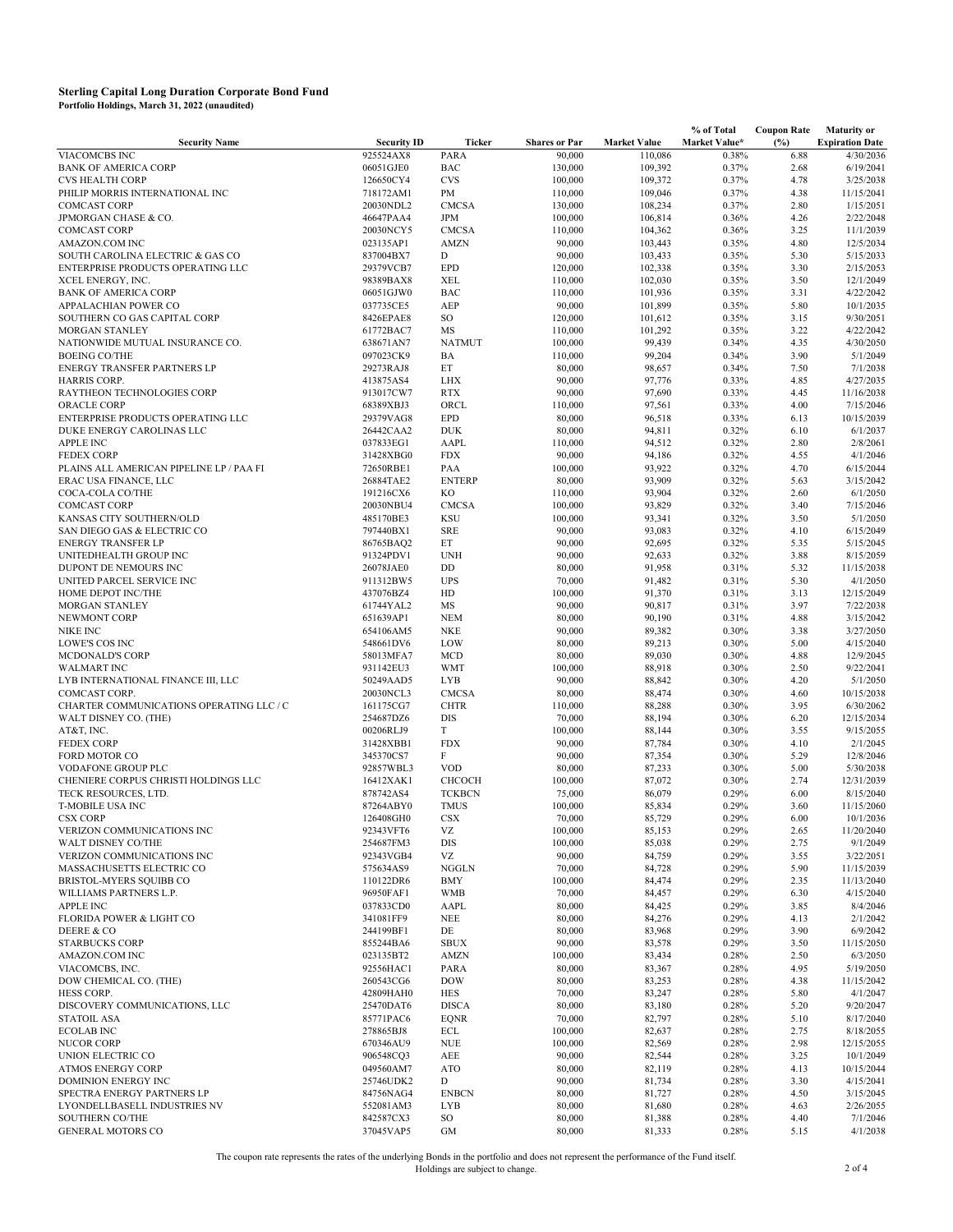|                                              |                        |                     |                      |                     | % of Total     | <b>Coupon Rate</b> | <b>Maturity or</b>      |
|----------------------------------------------|------------------------|---------------------|----------------------|---------------------|----------------|--------------------|-------------------------|
| <b>Security Name</b>                         | <b>Security ID</b>     | <b>Ticker</b>       | <b>Shares or Par</b> | <b>Market Value</b> | Market Value*  | (%)                | <b>Expiration Date</b>  |
| <b>WESTLAKE CHEMICAL CORP</b>                | 960413BA9              | <b>WLK</b>          | 100,000              | 81,288              | 0.28%          | 3.38               | 8/15/2061               |
| <b>GENERAL MOTORS CO</b>                     | 37045VAJ9              | GM                  | 80,000               | 80,939              | 0.28%          | 5.20               | 4/1/2045                |
| <b>ENERGY TRANSFER LP</b>                    | 29278NAR4              | ET                  | 80,000               | 80,908              | 0.28%          | 5.00               | 5/15/2050               |
| DTE ELECTRIC CO                              | 23338VAG1              | <b>DTE</b>          | 80,000               | 80,885              | 0.28%          | 3.75               | 8/15/2047               |
| BURLINGTON NORTHERN SANTA FE, LLC            | 12189LAG6              | <b>BNSF</b>         | 70,000               | 80,612              | 0.28%          | 4.95               | 9/15/2041               |
| <b>UNION PACIFIC CORP</b>                    | 907818EQ7              | <b>UNP</b>          | 80,000               | 80,586              | 0.27%          | 3.60               | 9/15/2037               |
| <b>ONEOK INC</b>                             | 682680AT0              | OKE                 | 80,000               | 80,526              | 0.27%          | 4.95               | 7/13/2047               |
| HALLIBURTON CO.                              | 406216AY7              | HAL                 | 60,000               | 80,376              | 0.27%          | 7.45               | 9/15/2039               |
| INTERPUBLIC GROUP OF COS INC/THE             | 460690BS8              | IPG                 | 90,000               | 80,192              | 0.27%          | 3.38               | 3/1/2041                |
| <b>AMGEN INC</b>                             | 031162CY4              | AMGN                | 100,000              | 80,187              | 0.27%          | 2.77               | 9/1/2053                |
| CENTERPOINT ENERGY HOUSTON ELECTRIC LLC      | 15189XAU2              | CNP                 | 90,000               | 79,938              | 0.27%          | 2.90               | 7/1/2050                |
| KINDER MORGAN INC                            | 49456BAT8              | KMI                 | 90,000               | 79,865              | 0.27%          | 3.60               | 2/15/2051               |
| <b>CARGILL INC</b>                           | 141781BF0              | CARGIL              | 70,000               | 79,855              | 0.27%          | 4.76               | 11/23/2045              |
| SALESFORCE.COM INC                           | 79466LAK0              | <b>CRM</b>          | 90,000               | 79,802              | 0.27%          | 2.70               | 7/15/2041               |
| <b>LAM RESEARCH CORP</b>                     | 512807AW8              | <b>LRCX</b>         | 90,000               | 79,702              | 0.27%          | 2.88               | 6/15/2050               |
| <b>VODAFONE GROUP PLC</b>                    | 92857WBU3              | <b>VOD</b>          | 80,000               | 79,692              | 0.27%          | 4.25               | 9/17/2050               |
| NEW YORK LIFE INSURANCE CO                   | 64952GAF5              | <b>NYLIFE</b>       | 60,000               | 79,524              | 0.27%          | 6.75               | 11/15/2039              |
| <b>CMS ENERGY CORP</b>                       | 125896BV1              | <b>CMS</b>          | 90,000               | 79,425              | 0.27%          | 3.75               | 12/1/2050               |
| ORACLE CORP                                  | 68389XBZ7              | ORCL                | 90,000               | 79,229              | 0.27%          | 3.65               | 3/25/2041               |
| PHILLIPS 66                                  | 718546BA1              | <b>PSX</b>          | 90,000               | 79,176              | 0.27%          | 3.30               | 3/15/2052               |
| MIDAMERICAN ENERGY CO                        | 595620AL9              | <b>BRKHEC</b>       | 70,000               | 78,999              | 0.27%          | 4.80               | 9/15/2043               |
| EASTERN GAS TRANSMISSION & STORAGE INC       | 276480AE0              | <b>BRKHEC</b>       | 75,000               | 78,905              | 0.27%          | 4.80               | 11/1/2043               |
| DUKE ENERGY PROGRESS LLC                     | 26442UAM6<br>42809HAD9 | <b>DUK</b>          | 90,000               | 78,785              | 0.27%          | 2.90               | 8/15/2051               |
| HESS CORP.                                   |                        | <b>HES</b>          | 70,000               | 78,724              | 0.27%          | 5.60               | 2/15/2041               |
| KINDER MORGAN INC                            | 49456BAH4              | KMI                 | 70,000               | 78,332              | 0.27%          | 5.55               | 6/1/2045                |
| QUALCOMM INC                                 | 747525AV5              | QCOM                | 70,000               | 78,322              | 0.27%          | 4.30               | 5/20/2047               |
| GUARDIAN LIFE INSURANCE CO OF AMERICA/TH     | 401378AB0              | <b>GUARDN</b>       | 70,000               | 78,228              | 0.27%          | 4.88               | 6/19/2064               |
| KKR GROUP FINANCE CO. III, LLC               | 48250AAA1              | <b>KKR</b>          | 70,000               | 78,198              | 0.27%          | 5.13               | 6/1/2044                |
| AT&T, INC.                                   | 00206RMM1              | T                   | 88,000               | 78,110              | 0.27%          | 2.55               | 12/1/2033               |
| MICROSOFT CORP<br><b>EXELON CORP</b>         | 594918CC6              | <b>MSFT</b>         | 90,000               | 78,006              | 0.27%          | 2.53               | 6/1/2050                |
|                                              | 30161NAS0              | <b>EXC</b><br>V     | 70,000               | 77,871              | 0.27%<br>0.27% | 5.10               | 6/15/2045               |
| VISA INC<br><b>BRIGHTHOUSE FINANCIAL INC</b> | 92826CAF9              |                     | 70,000               | 77,790              |                | 4.30               | 12/14/2045<br>6/22/2047 |
| DISCOVERY COMMUNICATIONS LLC                 | 10922NAF0<br>25470DBL2 | BHF<br><b>DISCA</b> | 80,000               | 77,673              | 0.27%          | 4.70<br>4.00       | 9/15/2055               |
| DUKE ENERGY OHIO INC                         |                        | <b>DUK</b>          | 90,000               | 77,607              | 0.26%<br>0.26% | 3.70               | 6/15/2046               |
| <b>BANK OF AMERICA CORP</b>                  | 26442EAE0<br>06051GKC2 | <b>BAC</b>          | 80,000               | 77,547              |                | 2.48               | 9/21/2036               |
| AEP TRANSMISSION CO LLC                      |                        | AEP                 | 90,000<br>80,000     | 77,391<br>77,115    | 0.26%<br>0.26% | 3.65               | 4/1/2050                |
| <b>MORGAN STANLEY</b>                        | 00115AAM1<br>61747YEF8 | <b>MS</b>           |                      | 77,107              | 0.26%          | 2.48               | 9/16/2036               |
| PACKAGING CORP OF AMERICA                    | 695156AW9              | PKG                 | 90,000<br>90,000     | 76,997              | 0.26%          | 3.05               | 10/1/2051               |
| MIDAMERICAN ENERGY CO                        | 595620AW5              | <b>BRKHEC</b>       | 90,000               | 76,882              | 0.26%          | 2.70               | 8/1/2052                |
| DUKE ENERGY FLORIDA LLC                      | 341099CH0              | <b>DUK</b>          | 60,000               | 76,780              | 0.26%          | 6.35               | 9/15/2037               |
| VOYA FINANCIAL INC                           | 929089AC4              | <b>VOYA</b>         | 70,000               | 76,744              | 0.26%          | 4.80               | 6/15/2046               |
| PUGET SOUND ENERGY INC                       | 745332CK0              | PSD                 | 90,000               | 76,726              | 0.26%          | 2.89               | 9/15/2051               |
| <b>CIGNA CORP</b>                            | 125523AJ9              | CI                  | 70,000               | 76,688              | 0.26%          | 4.80               | 8/15/2038               |
| WASTE CONNECTIONS, INC.                      | 94106BAD3              | <b>WCNCN</b>        | 90,000               | 76,648              | 0.26%          | 2.95               | 1/15/2052               |
| WYETH LLC                                    | 983024AN0              | PFE                 | 60,000               | 76,315              | 0.26%          | 5.95               | 4/1/2037                |
| CENTERPOINT ENERGY HOUSTON ELECTRIC LLC      | 15189XAT5              | CNP                 | 70,000               | 76,161              | 0.26%          | 4.25               | 2/1/2049                |
| ALEXANDRIA REAL ESTATE EQUITIES INC          | 015271AV1              | ARE                 | 90,000               | 76,135              | 0.26%          | 1.88               | 2/1/2033                |
| KINDER MORGAN ENERGY PARTNERS LP             | 494550BK1              | KMI                 | 70,000               | 76,102              | 0.26%          | 5.63               | 9/1/2041                |
| CONOCOPHILLIPS CO.                           | 20826FAY2              | COP                 | 75,000               | 76,027              | 0.26%          | 4.03               | 3/15/2062               |
| <b>ENSTAR FINANCE LLC</b>                    | 29360AAB6              | <b>ESGR</b>         | 80,000               | 76,000              | 0.26%          | 5.50               | 1/15/2042               |
| <b>HALLIBURTON CO</b>                        | 406216BK6              | HAL                 | 70,000               | 75,977              | 0.26%          | 5.00               | 11/15/2045              |
| WILLIAMS COS INC/THE                         | 96949LAC9              | <b>WMB</b>          | 70,000               | 75,923              | 0.26%          | 5.10               | 9/15/2045               |
| BLACKSTONE HOLDINGS FINANCE CO LLC           | 09256BAE7              | BX                  | 60,000               | 75,789              | 0.26%          | 6.25               | 8/15/2042               |
| WESTPAC BANKING CORP                         | 961214EQ2              | <b>WSTP</b>         | 90,000               | 75,705              | 0.26%          | 2.96               | 11/16/2040              |
| <b>EXXON MOBIL CORP</b>                      | 30231GAW2              | XOM                 | 70,000               | 75,516              | 0.26%          | 4.11               | 3/1/2046                |
| <b>GLOBAL ATLANTIC FIN CO</b>                | 37959GAC1              | <b>GBLATL</b>       | 80,000               | 75,400              | 0.26%          | 4.70               | 10/15/2051              |
| TIME WARNER CABLE LLC                        | 88732JAY4              | TWC                 | 70,000               | 75,291              | 0.26%          | 5.88               | 11/15/2040              |
| BERKSHIRE HATHAWAY FINANCE CORP              | 084664CQ2              | <b>BRK</b>          | 70,000               | 75,037              | 0.26%          | 4.20               | 8/15/2048               |
| SECURIAN FINANCIAL GROUP INC                 | 81373PAA1              | <b>MNMUTC</b>       | 70,000               | 74,487              | 0.25%          | 4.80               | 4/15/2048               |
| <b>MPLX LP</b>                               | 55336VBP4              | <b>MPLX</b>         | 70,000               | 74,308              | 0.25%          | 5.20               | 12/1/2047               |
| MARATHON PETROLEUM CORP                      | 56585AAF9              | MPC                 | 60,000               | 73,990              | 0.25%          | 6.50               | 3/1/2041                |
| FIFTH THIRD BANCORP                          | 316773CH1              | <b>FITB</b>         | 50,000               | 73,922              | 0.25%          | 8.25               | 3/1/2038                |
| <b>BOEING CO/THE</b>                         | 097023CF0              | BA                  | 90,000               | 73,874              | 0.25%          | 3.83               | 3/1/2059                |
| AMERICAN EXPRESS CO                          | 025816BF5              | AXP                 | 70,000               | 73,854              | 0.25%          | 4.05               | 12/3/2042               |
| ORACLE CORP                                  | 68389XBY0              | ORCL                | 90,000               | 73,817              | 0.25%          | 3.85               | 4/1/2060                |
| <b>UDR INC</b>                               | 90265EAS9              | <b>UDR</b>          | 80,000               | 73,755              | 0.25%          | 3.10               | 11/1/2034               |
| COMMONWEALTH EDISON CO                       | 202795HK9              | EXC                 | 60,000               | 73,659              | 0.25%          | 5.90               | 3/15/2036               |
| CONNECTICUT LIGHT AND POWER CO/THE           | 207597EL5              | ES                  | 70,000               | 73,520              | 0.25%          | 4.00               | 4/1/2048                |
| <b>EXELON CORP</b>                           | 30161NAV3              | EXC                 | 70,000               | 73,339              | 0.25%          | 4.45               | 4/15/2046               |
| PRUDENTIAL FINANCIAL INC                     | 744320BH4              | PRU                 | 80,000               | 73,312              | 0.25%          | 3.70               | 10/1/2050               |
| VULCAN MATERIALS CO.                         | 929160AV1              | VMC                 | 70,000               | 73,254              | 0.25%          | 4.50               | 6/15/2047               |
| CARRIER GLOBAL CORP                          | 14448CAS3              | CARR                | 80,000               | 73,164              | 0.25%          | 3.58               | 4/5/2050                |
| PACIFIC LIFECORP                             | 694476AE2              | <b>PACLIF</b>       | 80,000               | 73,092              | 0.25%          | 3.35               | 9/15/2050               |
| <b>BANK OF AMERICA CORP</b>                  | 06051GGM5              | BAC                 | 70,000               | 72,946              | 0.25%          | 4.24               | 4/24/2038               |
| <b>AETNA INC</b>                             | 00817YAJ7              | AET                 | 70,000               | 72,934              | 0.25%          | 4.50               | 5/15/2042               |
| <b>SNAP-ON INC</b>                           | 833034AM3              | <b>SNA</b>          | 80,000               | 72,776              | 0.25%          | 3.10               | 5/1/2050                |
| LIBERTY MUTUAL GROUP INC                     | 53079EBK9              | LIBMUT              | 80,000               | 72,744              | 0.25%          | 3.95               | 5/15/2060               |
| NEW YORK LIFE INSURANCE CO                   | 64952GAQ1              | <b>NYLIFE</b>       | 70,000               | 72,623              | 0.25%          | 4.45               | 5/15/2069               |

The coupon rate represents the rates of the underlying Bonds in the portfolio and does not represent the performance of the Fund itself.<br>3 of 4